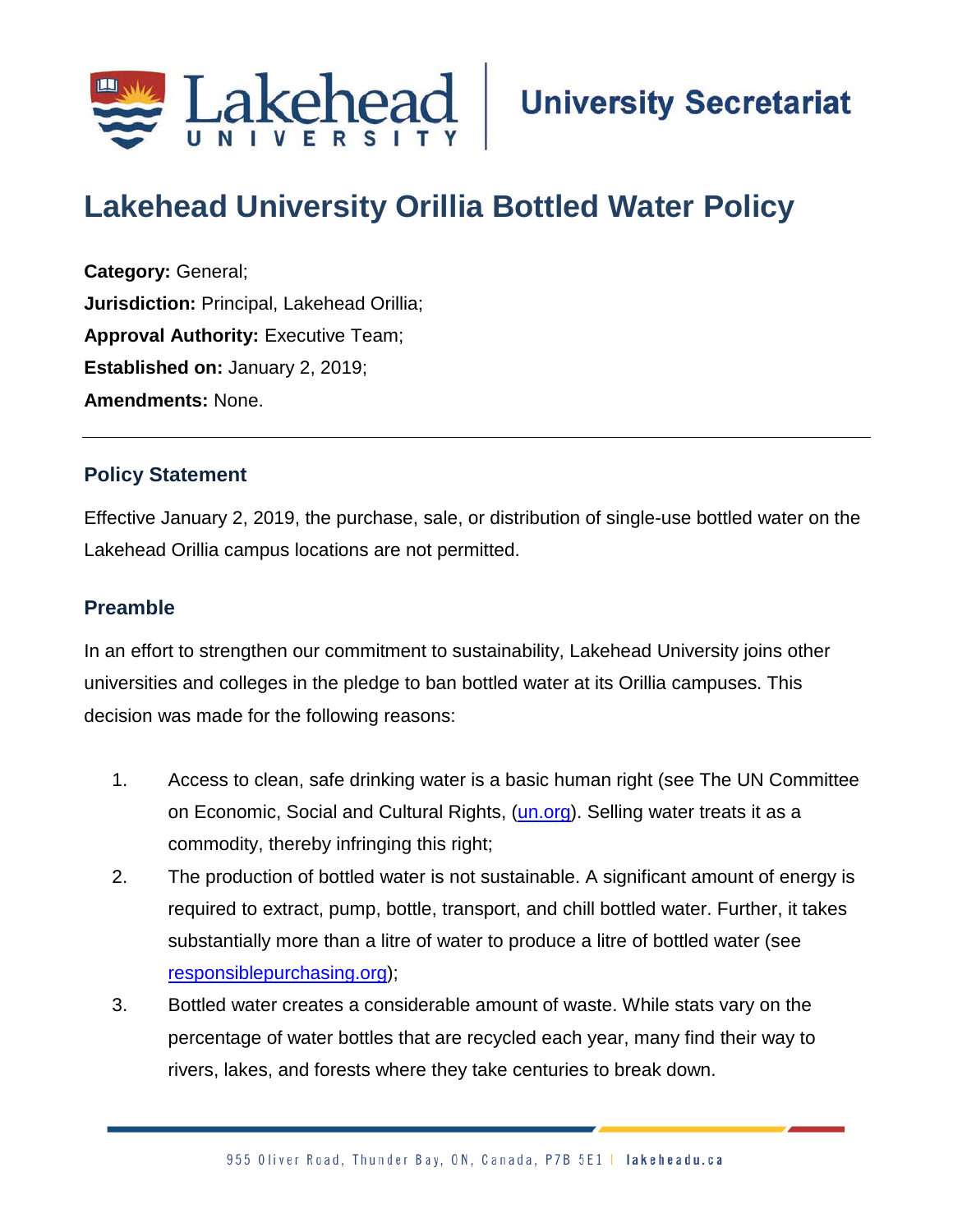### **Definition of Single-Use Bottled Water**

Water that is pre-packaged in single-use containers (e.g., plastic or glass bottles, cartons) with the purpose of being sold and/or distributed for human consumption.

#### **Scope**

The ban shall cover all buildings and property located within the University's Orillia campus locations, and will extend to official Lakehead Orillia-hosted or sponsored events off campus, where possible. This includes bottled water sold at all University stores and cafeterias, vending machines, catering and other University events, and administrative uses.

## **Policy Requirements**

To phase out bottled water on the Orillia campuses, easy and free access to water must be maintained in all facilities. This includes access to drinking water fountains, bottle filling stations, and the provision of reusable containers and cups by events services.

All future on-campus buildings will incorporate, to the greatest extent possible, tap water delivery for students, faculty, and administrators in high-traffic areas. Further measures will be taken to ensure water is accessible to people with special needs.

Any new or renewed contracts covering the sale of food or beverages shall reference this Policy.

# **Policy Monitoring**

Under the dual auspices of the University's Office of Sustainability and Administrative Services, an Orillia Sustainability Working Group (OSWG) is hereby struck to provide broadbased oversight on both this Policy and future sustainability based initiatives at the Orillia Campus.

The OSWG is comprised of student, staff, faculty and senior administrative representatives as defined by the OSWG's Terms of Reference Document (Appendix A). The OSWG will monitor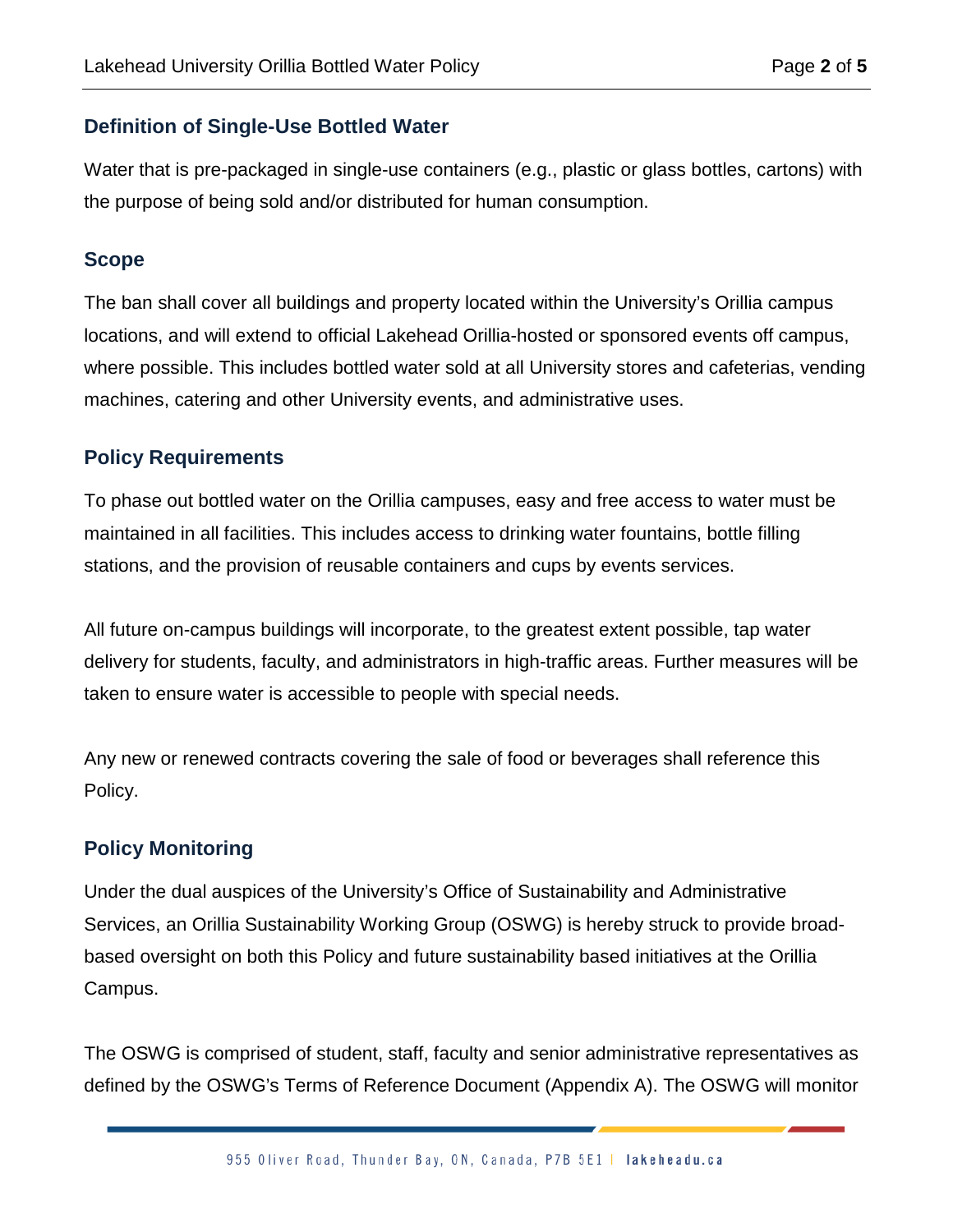this initiative and its progress. The OSWG will, with the assistance of Physical Plant, review and where appropriate, recommend upgrades to ensure safe, accessible, and clean tap water to all campus space users.

Amendments will be made to this policy as required by the OSWG from time to time. This Policy will be reviewed at least every three years to ensure continued effectiveness.

#### **Exceptions**

While the sale of bottled water will be discontinued at all Orillia venues, it is important to note that exceptions to this Policy may be made when the OSWG finds it appropriate. These exceptions will include emergency preparedness and other procedures vital to safety on campus.

In addition, this Policy does not restrict or otherwise interfere in an individual's decision to bring their own externally purchased single-use water bottle onto campus.

**Review Period:** Three years; **Date for Next Review:** 2022; **Related Policies and Procedures:** None; **Policy Superseded by this Policy:** None.

The University Secretariat manages the development of policies through an impartial, fair governance process. Please contact the University Secretariat for additional information on University policies and procedures and/or if you require this information in another format:

Open: Monday through Friday from 8:30am to 4:30pm; Location: University Centre, Thunder Bay Campus, Room UC2002; Phone: 807-346-7929 or Email: [univsec@lakeheadu.ca](mailto:univsec@lakeheadu.ca)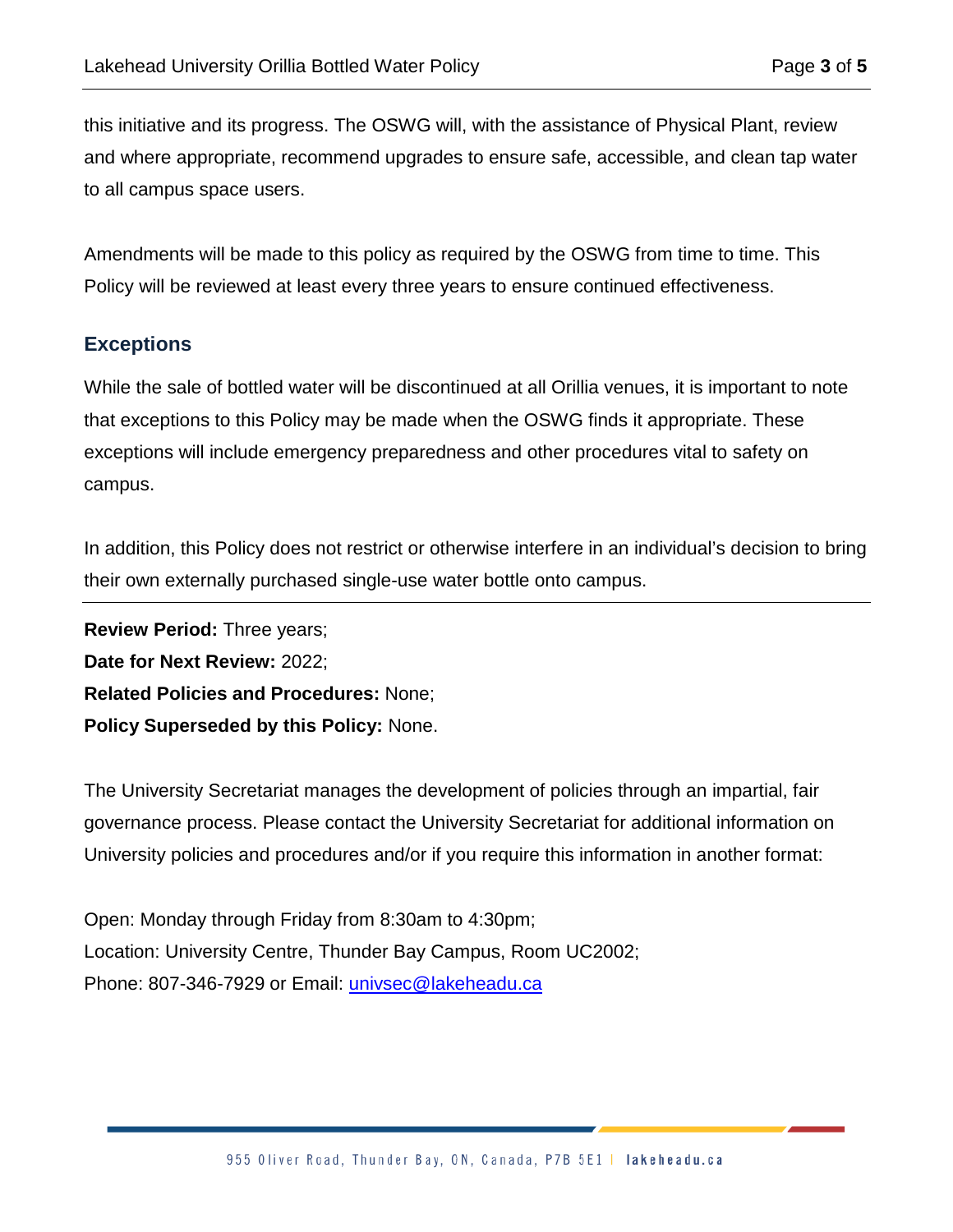# **APPENDIX A Orillia Sustainability Working Group (OSWG) - Terms of Reference**

**Advisory in nature** – The OSWG is primarily an advisory body that will provide guidance and support to the Office of Sustainability while ensuring its engagement at the Orillia Campus. Recommendations from the OSWG will operate within the broader guidelines of the University's Sustainability Action Plan.

**Authority** – The following Terms of Reference shall apply to the Orillia Campus under the dual auspices of the University's Office of Sustainability and Orillia Administrative Services. The Office of Sustainability will work in tandem with the Associate Vice-President of Administrative Services, to ensure the timely and effective operation of the OSWG.

**Membership** – Membership on the OSWG shall be comprised of the following "core" members. The OSWG may, at its sole discretion, invite one or more guests to any meeting requiring specialized information or educational support:

- 1. Lakehead Sustainability Coordinator (Chair)
- 2. Associate Vice-President, Administration (Co-Chair Senior Administration)
- 3. LUSU Orillia Executive / or designate (Student Representative)
- 4. LUSU Orillia Board Rep / or designate (Student Representative)
- 5. Orillia Faculty member
- 6. Director of Student Affairs
- 7. Manager of Physical Plant Orillia
- 8. Residence General Manager
- 9. Orillia Food Services Manager
- 10. Student Accessibility Services designate
- 11. Aboriginal Initiatives designate